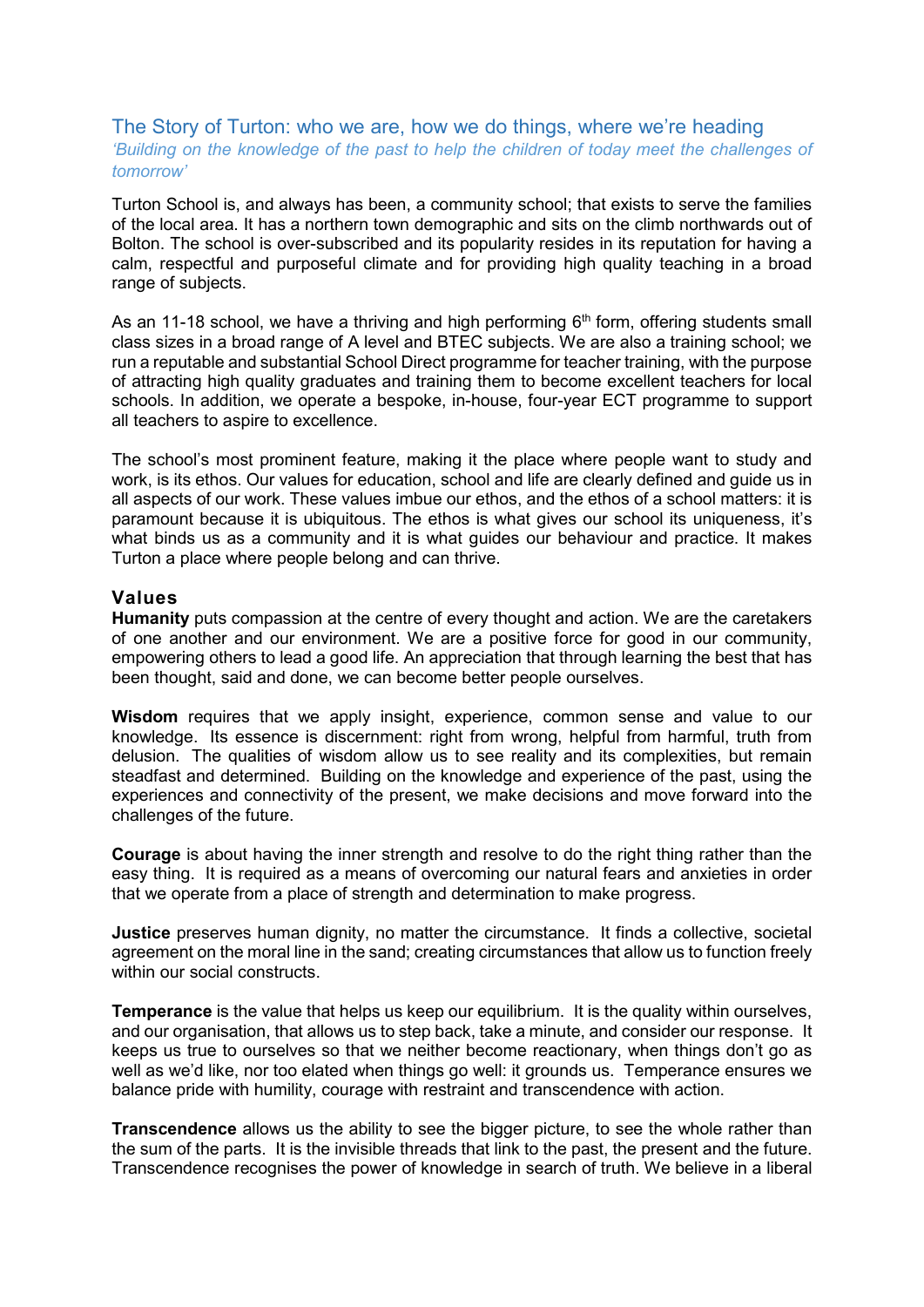arts education as oppose to a utilitarian view. Education in its own right is the end goal, going beyond any prescribed syllabi.

## **Purpose**

As leaders, we believe in the power of education to transform lives, to improve social justice and social mobility, and that through education we work together for a better society for all.

From the mountain-top perspective, we, as senior leaders, take a principled approach to school leadership, creating a culture that is values led: we are knowledge driven rather than data and process driven. Working constantly for the long game, we are never bound by the status quo nor swayed by the prevailing opinion. Instead we are focussed acutely on our own high standards and strong beliefs in what makes an exceptional education for all who come through our doors.

We are fluid and relaxed in style, which belies our rigid aspirations of all and a strong view of where we are headed. We have a 'river crossing' (Reeves et al., 2018) approach to our work together: with future ambitions that are clearly defined but open to experimentation and adaptability in terms of how we get there.

Our culture requires that who you are is on the table. We rely strongly on who people are underpinning what they do, such that everyone can realise our collective responsibility to be the best we can be. Culture activates pride, loyalty and enthusiasm amongst staff, thus removing the need for excessive monitoring.

This high-trust, values-led environment hosts an affiliative community with an academic outlook that builds personal empowerment, agency and satisfaction. It is with perfect equipoise that we tread two parallel paths, one foot in a path that is calm, purposeful, thoughtful and inclusive, the other in a white-hot path of academic rigour and high ambition.

#### **Curriculum and Pedagogy**

Fundamental to the educational offer at Turton is our curriculum, which is academic in nature and hosts a broad range of subjects. Our curriculum provides a balance of subjects within the broader domains of science, humanities and arts. It is carefully designed to capture the essence of all disciplines, with a coherence that embodies the three ways of the Trivium. Students begin their seven year journey by learning knowledge (the best that has been thought and said in each discipline). As knowledge builds and becomes embedded, through dialectical teaching, students begin to understand more deeply and learn to discuss and debate key concepts and ideas, thus learning to formulate connections and opinions, leading to a greater understanding of the world. The curriculum has relevance in our locality and in current times: this relevance is made explicit through the dialectical aspects of learning. It is also through dialectical teaching in subject areas that students engage in current affairs and personal development (CAPD). These aspects of curriculum rely on the knowledge of the past to help students make sense of the world today, including an understanding of the human condition. This enables them to develop good character through a deeper awareness of themselves and others and leads to personal empowerment and the capacity to go on to lead a good life.

As students develop over time, the rhetorical aspects of learning guide students towards coherent expressions of their learning. This includes the mediums of essay writing, performances, extended writing, finished products, completed artwork, complex problem solving and exams. The measure of all learning is made evident through rhetoric.

Good teaching requires a deep understanding and high level of skill in all aspects of pedagogy. We have a collegiate and collaborative approach to professional development that operates through our Triad structure. The purpose of this is to enable all teachers to review, reflect and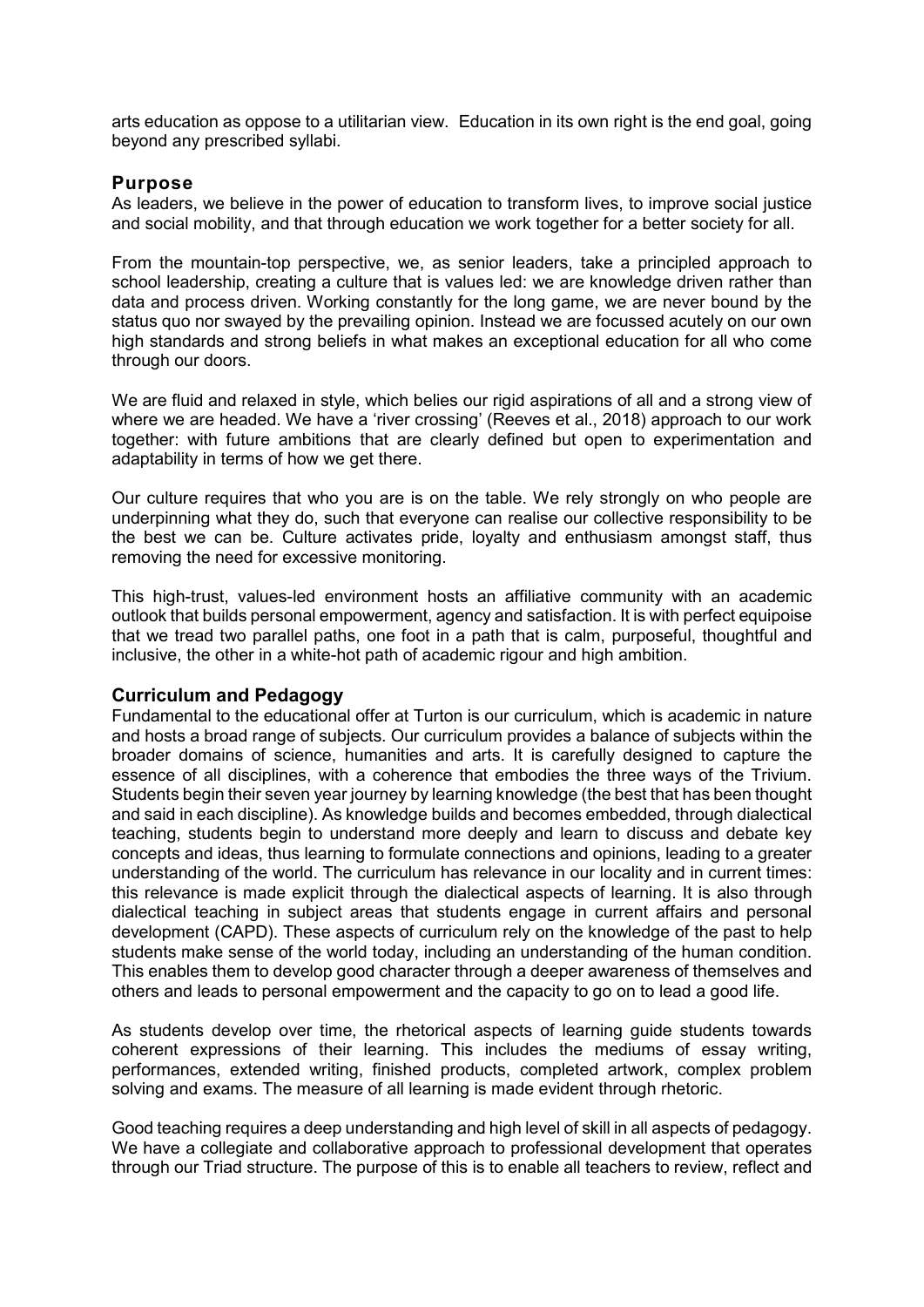constantly develop their pedagogical practice, with the over-arching ambition that if everyone improves their practice and performance year on year, this will lead to effective school improvement.

Turton has a set of routines and classroom practices known as the Hive Switch, adhered to by all, that support curriculum delivery and pedagogy. It requires us to apply our collective energy to a set of key practices, in all classrooms. Through this unison of drilling routines, the Hive Switch benefits each of us as individuals, but also has a community effect, where collective interests predominate. In this way, students learn personal accountability and social responsibility. Our collective endeavour, around the Hive Switch, improves engagement, wellbeing, safety and performance.

# **Vision**

### *'When we try to pick out anything by itself, we find it hitched to everything else in the universe.' John Muir*

By a recognition of the connectivity of everything and everyone, we work to synchronise all aspects of our figuring and reconfiguring into a vision that reflects our 'inescapable network of mutuality' (MLK jr.). With bold ambition our vision has its sights set on the building blocks of character, a life well lived and long-lasting achievement.

Our vision is realised through the following current, strategic approaches:

- $\triangleright$  We share living, breathing values that are present in all of our work together. These guide us to high standards of personal integrity, such that we all behave in a way that is for the good of everyone.
- $\triangleright$  Staff: Our Triad structure has a sharp focus on pedagogy and achieving excellence in classroom practice. No matter what additional responsibilities a teacher may have, their primary responsibility is always their classroom practice. Our Triad structure combines performance review with perpetual professional development. In this way, we realise our ambition for school improvement, which is brought about by everyone improving their teaching year on year. This reflects our culture of high trust and professionalism, guided by rigid aspirations. In this way, teachers gain a sense of their agency in affecting change and bringing about improvements that are both personal and collective.

All support staff are critical to achieving the school's vision, integrally working in-service to the core business of teaching. We are unique in offering an onsite mental health provision, as well as a strong team of pastoral mentors who work directly with students and families. This works seamlessly with our SEND provision, ensuring that students have access to appropriate support.

- $\triangleright$  Our ethos, climate and practices support our vision for all staff to achieve a sense of personal fulfilment in their work, to have a sense of purpose and the knowledge that they are working for something greater than themselves.
- $\triangleright$  Students: In essence, we aim to broaden the minds and horizons of our students. We do this through a broad and deep curriculum; high-quality teaching, and through the routines of our Hive Switch, which develop a sense of personal accountability, a strong work ethic and excellent learning habits. Students must leave Turton with good qualifications and good character as their passport to their future.
- $\triangleright$  We recognise that our effect, as teachers, is far greater for those students who are disenfranchised, than it is for those who are privileged. Our work in classrooms to include and engage students who are disenfranchised, is less about identified groups and intervention and more about ensuring that our planning, pedagogy, delivery and routines are continually adjusted and reformed to include those students who are on the periphery of learning in our classrooms. Teachers are aware of their own agency in creating a group relationship within the classroom. This group relationship has a more powerful effect on well-being and inclusion than one-to-one relationships. Teachers use their agency to identify which children are on the outside of this group relationship, then work to include them.